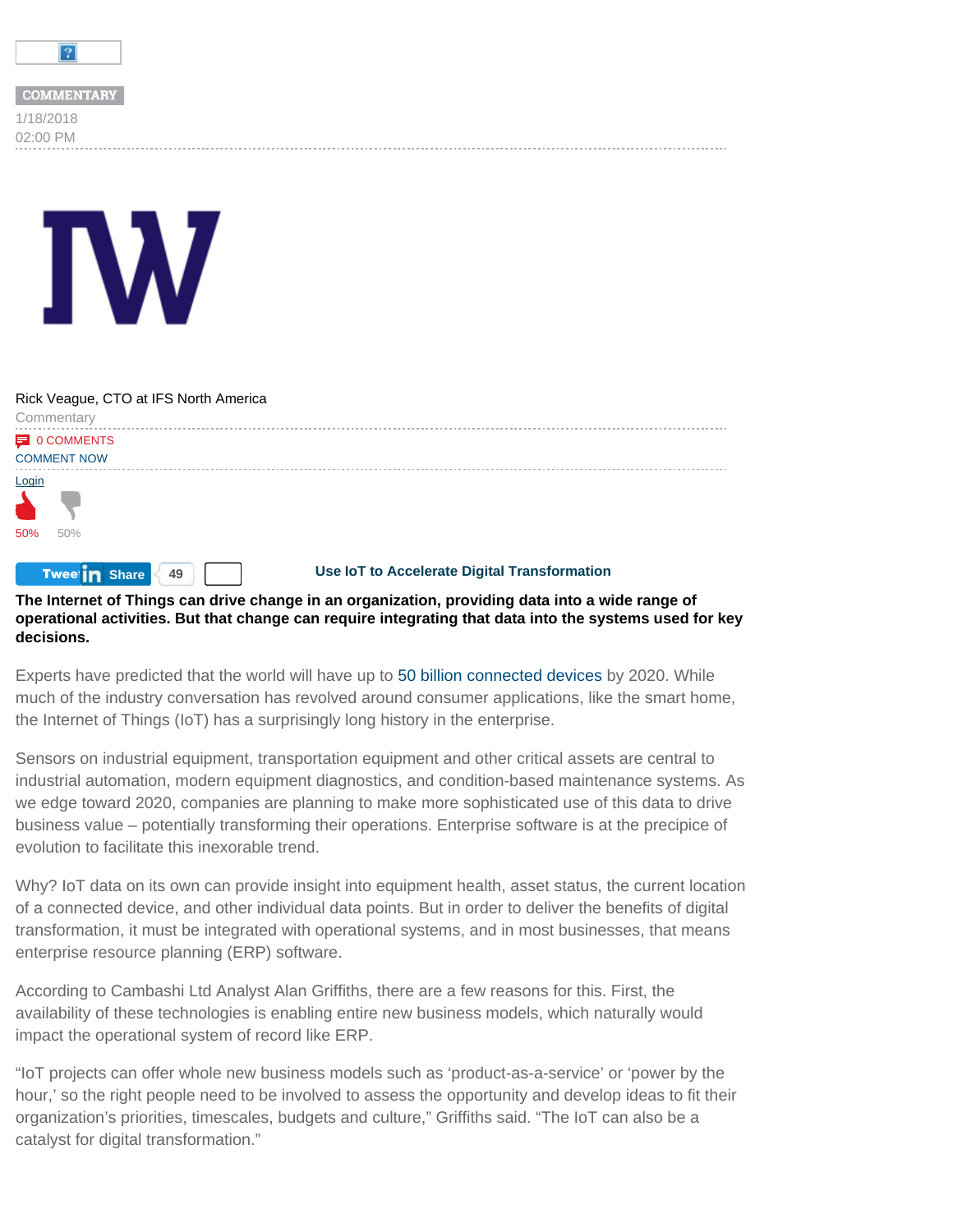Yet, according to a recent survey of 200 IoT decision-makers in North America, 84 percent of respondents said their ERP was not integrated with IoT data in their organization. In fact, for many organizations running legacy ERP applications, there may be no logical place for IoT data to reside in the ERP system, or the ERP system just might not be flexible enough to utilize the data in a meaningful way.

Another nontechnical barrier is that organizations have not been able to identify how to interpret IoT data points in ways that are meaningful to their business processes; or indeed, which business processes are best positioned to be transformed by IoT. And once there is clarity on these points, the amount of systems integration work in IoT-ERP integration can also be cost-prohibitive for many companies, particularly those running older ERP applications based on older architectures. But solving these problems will deliver significant advantages, according to Griffiths.

"Large opportunities exist in the use of IoT potential for new information flows," Griffiths said. "For example, feedback from in-service products will help designers to tune simulation models, production engineers to improve manufacturing processes, and service engineers to improve the approach to maintenance."

## **IoT in the enterprise: Not a new concept**

That's not to say that enterprises are not using IoT in some unique and productive ways already. Take a look at some examples of IoT-ERP integration in action today:

- Industrial automation technology provider Rockwell Automation uses IoT to help its customers connect their industrial equipment to the cloud. As a result, these customers are able to better analyze their operational data – improving decision support for both operational technology and IT users.
- A major aerospace OEM integrates systems health information from individual aircraft with systems used by the grounds crew. This diagnostic information can be transmitted in near real time to both maintenance and supply chain systems, and each of those systems operationalize that data to better plan maintenance and maximize the time that critical asset is in the air.
- International midwater drilling contractor, Songa Offshore, is using features of its enterprise application to capture a multitude of sensor data from many different assets on offshore oil rigs. By integrating this data with its operational systems as opposed to simply using it for diagnostics, Songa is able to reduce unplanned downtime along with the amount of time each rig needs to stay in repair yards.

As is clear from the examples above, enterprise software will increasingly include functionality and architectural systems designed to make IoT integration a larger part of the product, as opposed to a development project.

## **How to harness IoT for digital transformation**

Companies intent on harnessing IoT for digital transformation have a lot to learn from some of the deployments that already exist. What are the best pieces of advice that your organization should receive before delving in to IoT?

- **Lower your barrier to entry.** If the underlying enterprise application that your organization uses as a system of record is designed specifically to incorporate IoT data, it will be easier for your organization to proceed.
- **Minimize risk**. A commercial-off-the-shelf solution will reduce total opportunity cost while lowering the overall risk profile of an IoT transformation process.
- **Focus on incremental results.** The most successful companies will look for specific use